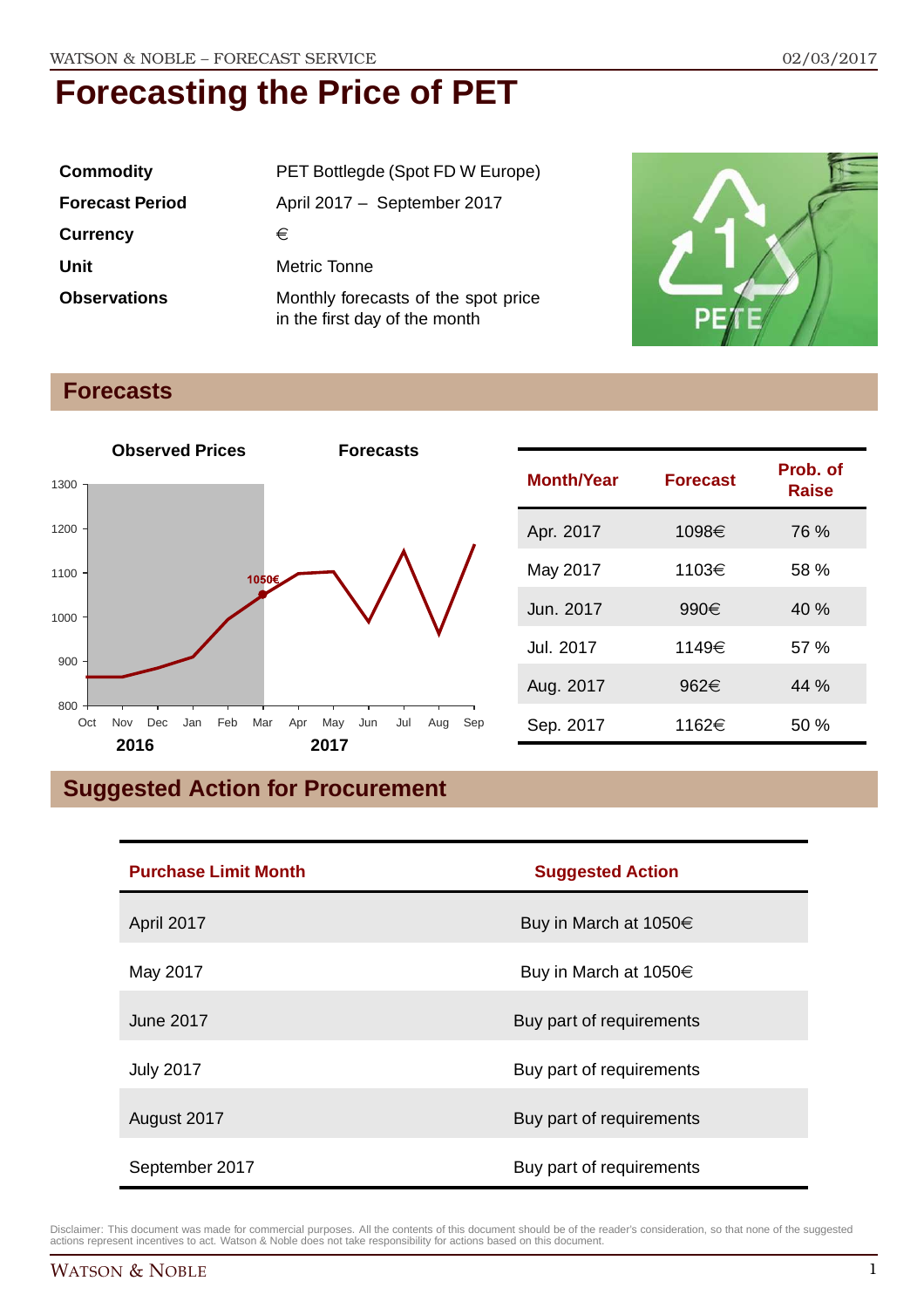### **Impact Analysis: One Month Forecast**



Our algorithm forecasts a higher price of PET in one month: it is expectable that the price increases 4.59% from 1050 $\in$  to 1098 $\in$ until the beginning of April.

### **Indices of Factors**



#### **Interpretation**

- Slight decrease of Supply: Positive pressure of the Supply index
- **Increase of Demand**: Positive pressure of the Demand index
- **Positive pressure of the index of PET**
- **Positive pressure of the index of variables represent**ing the market upstream
- Slightly positive pressure of the index of variables representing the market downstream
- Slightly negative pressure of the financial index
- **Considerably positive pressure of other commodities and other factors**
- **Focus on Japan, Belgium, and Euro**



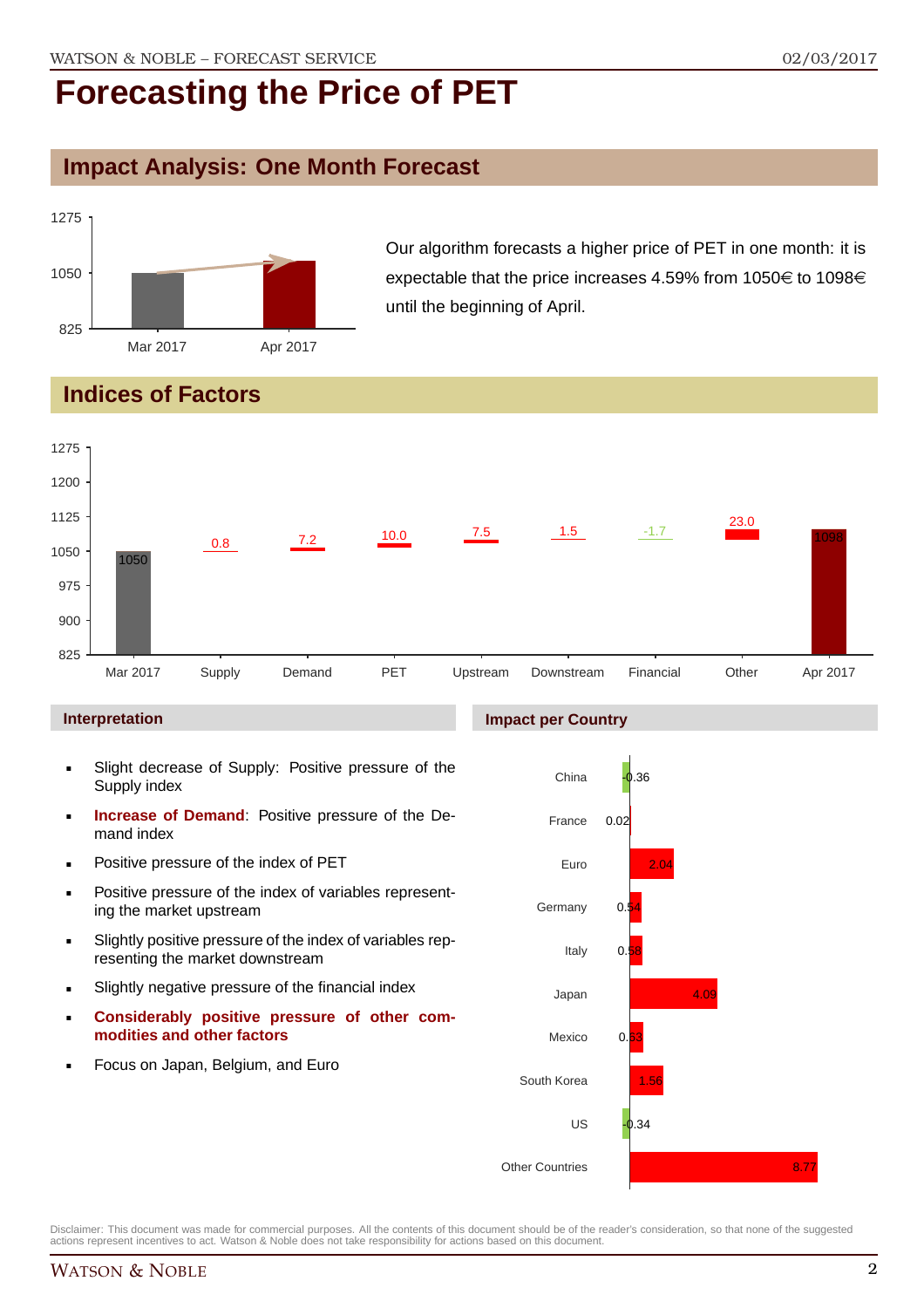### **Impact Analysis: Two Months Forecast**



Our algorithm forecasts a higher price of PET in two months: it is expectable that the price increases 5.01% from 1050 $\in$  to 1103 $\in$ until the beginning of May.

### **Indices of Factors**



#### **Interpretation**

- **Decrease of Supply**: Positive pressure of the Supply index
- **Increase of Demand**: Positive pressure of the Demand index
- **Positive pressure of the index of PET**
- Slightly positive pressure of the index of variables representing the market upstream
- **Positive pressure of the index of variables represent**ing the market downstream
- Slightly negative pressure of the financial index
- **Considerably positive pressure of other commodities and other factors**
- **Focus on Belgium, Euro, and Japan**



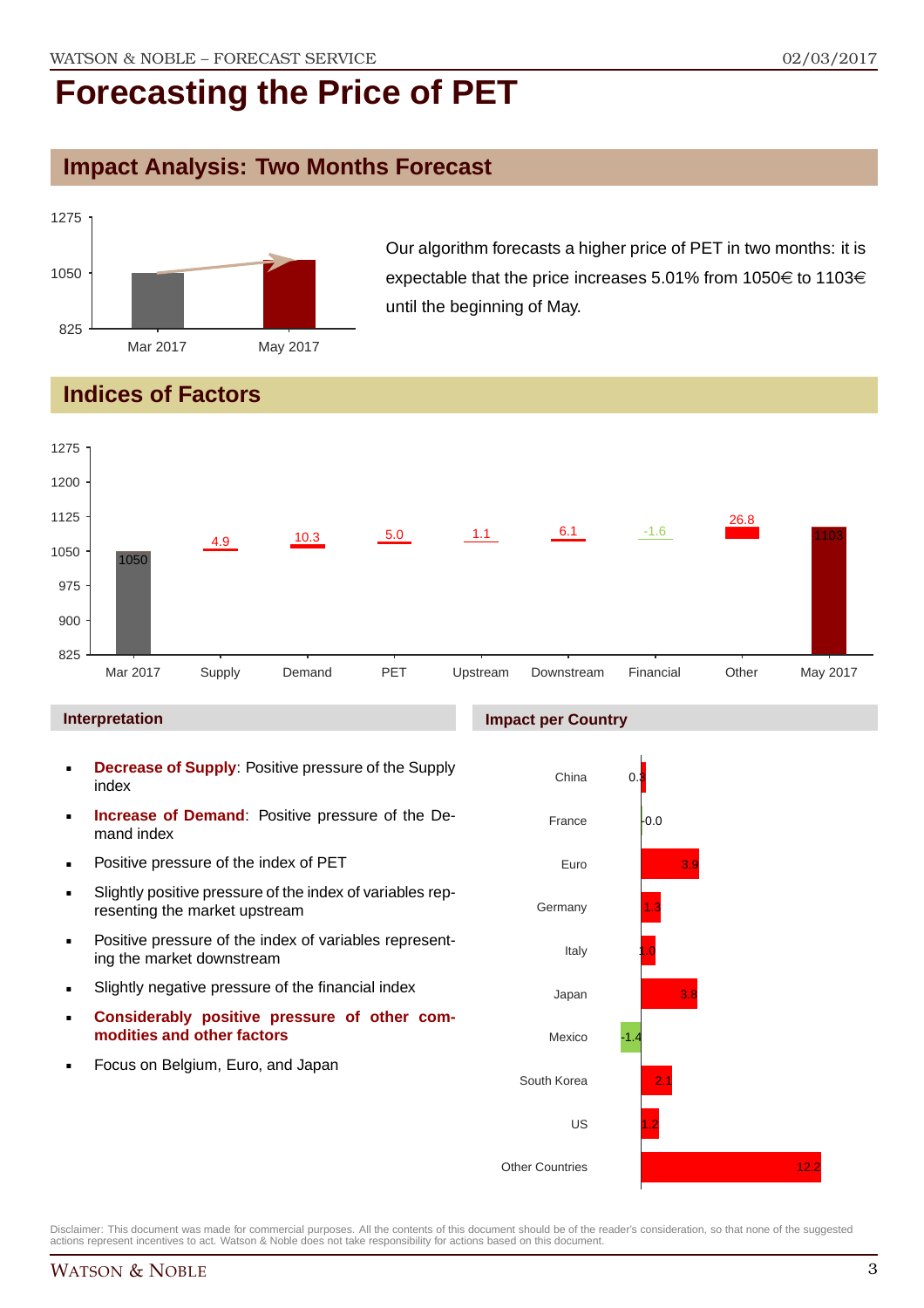### **Impact Analysis: Three Months Forecast**



Our algorithm forecasts a lower price of PET in three months: it is expectable that the price decreases 5.75% from 1050 $\in$  to 990 $\in$ until the beginning of June.

### **Indices of Factors**



- Negative pressure of the index of variables representing the market downstream
- **Negative pressure of the financial index**
- **Negative pressure of other commodities and other** factors
- Focus on US, Mexico, and Japan

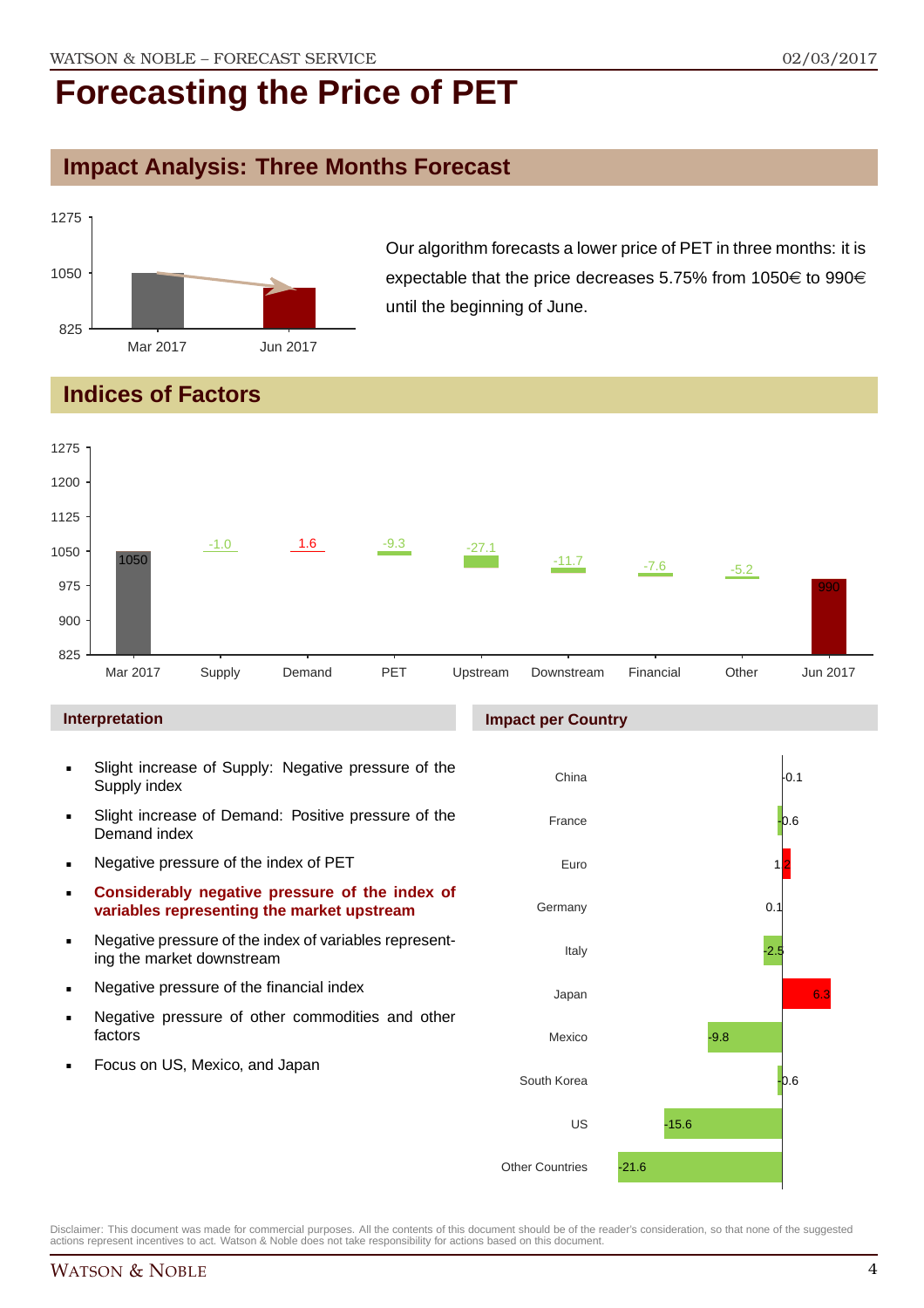### **Impact Analysis: Four Months Forecast**



Our algorithm forecasts a higher price of PET in four months: it is expectable that the price increases 9.42% from 1050 $\in$  to 1149 $\in$ until the beginning of July.

### **Indices of Factors**



#### **Interpretation**

- **Decrease of Supply**: Positive pressure of the Supply index
- **Increase of Demand**: Positive pressure of the Demand index
- Slightly negative pressure of the index of PET
- Negative pressure of the index of variables representing the market upstream
- **Positive pressure of the index of variables represent**ing the market downstream
- **•** Positive pressure of the financial index
- **Positive pressure of other commodities and other fac**tors
- Focus on Japan, Netherlands, and US

#### **Impact per Country**

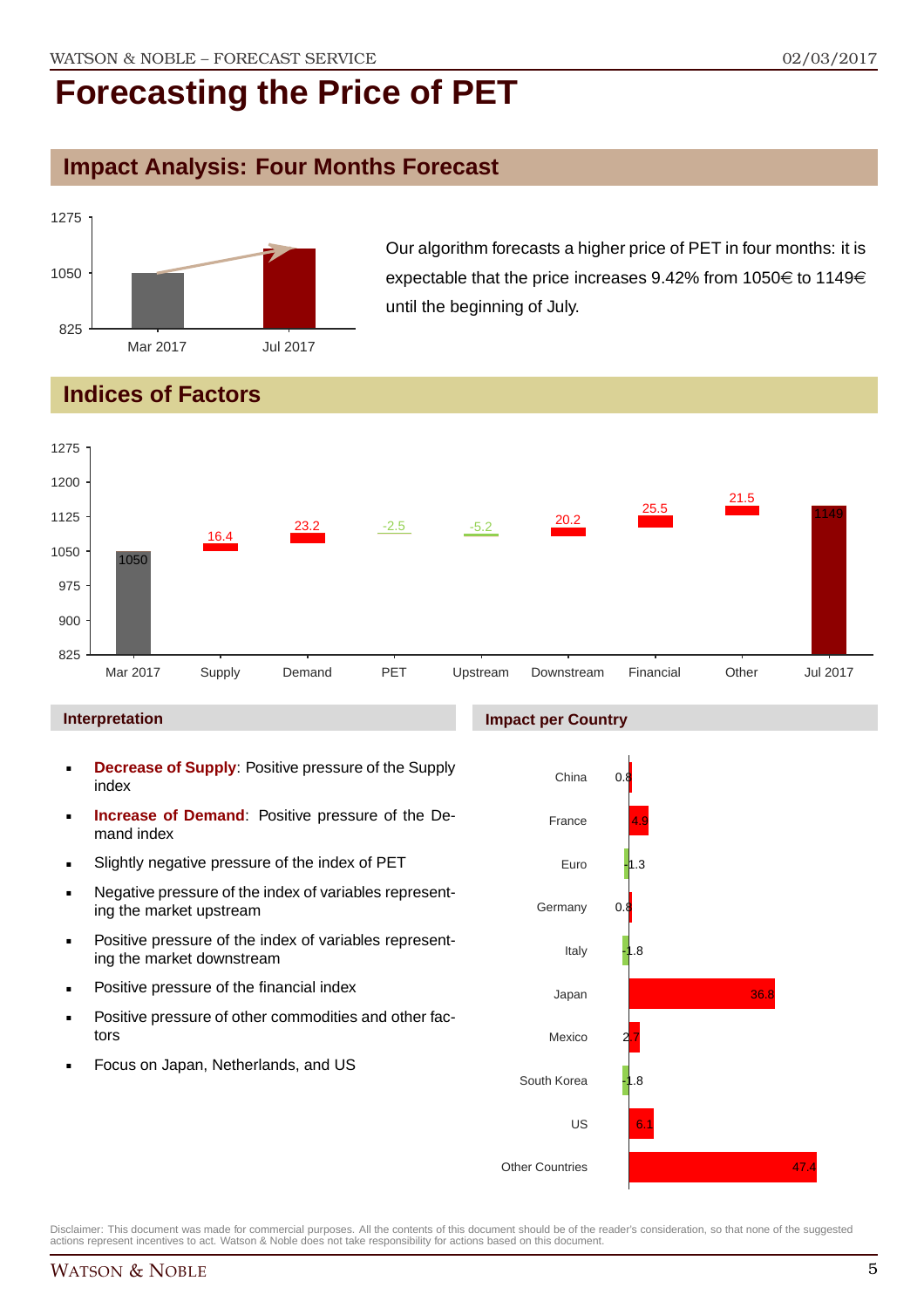### **Impact Analysis: Five Months Forecast**



Our algorithm forecasts a lower price of PET in five months: it is expectable that the price decreases 8.33% from 1050 $\in$  to 962 $\in$ until the beginning of August.

### **Indices of Factors**



#### **Interpretation**

- Slight increase of Supply: Negative pressure of the Supply index
- **Decrease of Demand**: Negative pressure of the Demand index
- **Negative pressure of the index of PET**
- **Considerably negative pressure of the index of variables representing the market upstream**
- Positive pressure of the index of variables representing the market downstream
- **•** Positive pressure of the financial index
- **Negative pressure of other commodities and other** factors
- Focus on UK, Mexico, and Italy

#### **Impact per Country**

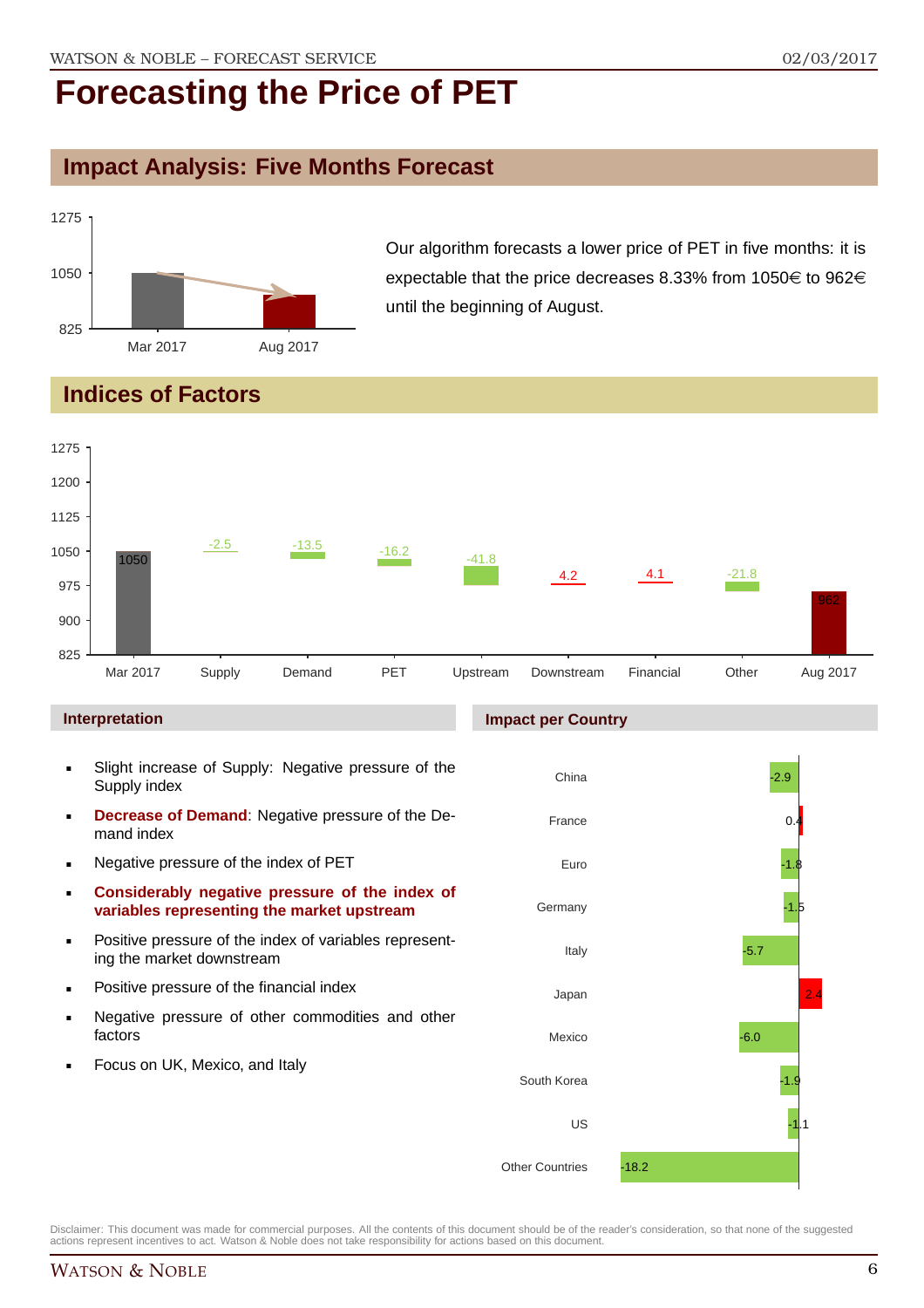### **Impact Analysis: Six Months Forecast**



Our algorithm forecasts a higher price of PET in six months: it is expectable that the price increases 10.63% from 1050 $\in$  to 1162 $\in$  until the beginning of September.

### **Indices of Factors**



#### **Interpretation**

- **Decrease of Supply**: Positive pressure of the Supply index
- **Considerable increase of Demand**: Positive pressure of the Demand index
- **Negative pressure of the index of PET**
- Negative pressure of the index of variables representing the market upstream
- **Positive pressure of the index of variables represent**ing the market downstream
- **•** Positive pressure of the financial index
- **Positive pressure of other commodities and other fac**tors
- Focus on Japan, France, and UK

#### **Impact per Country**

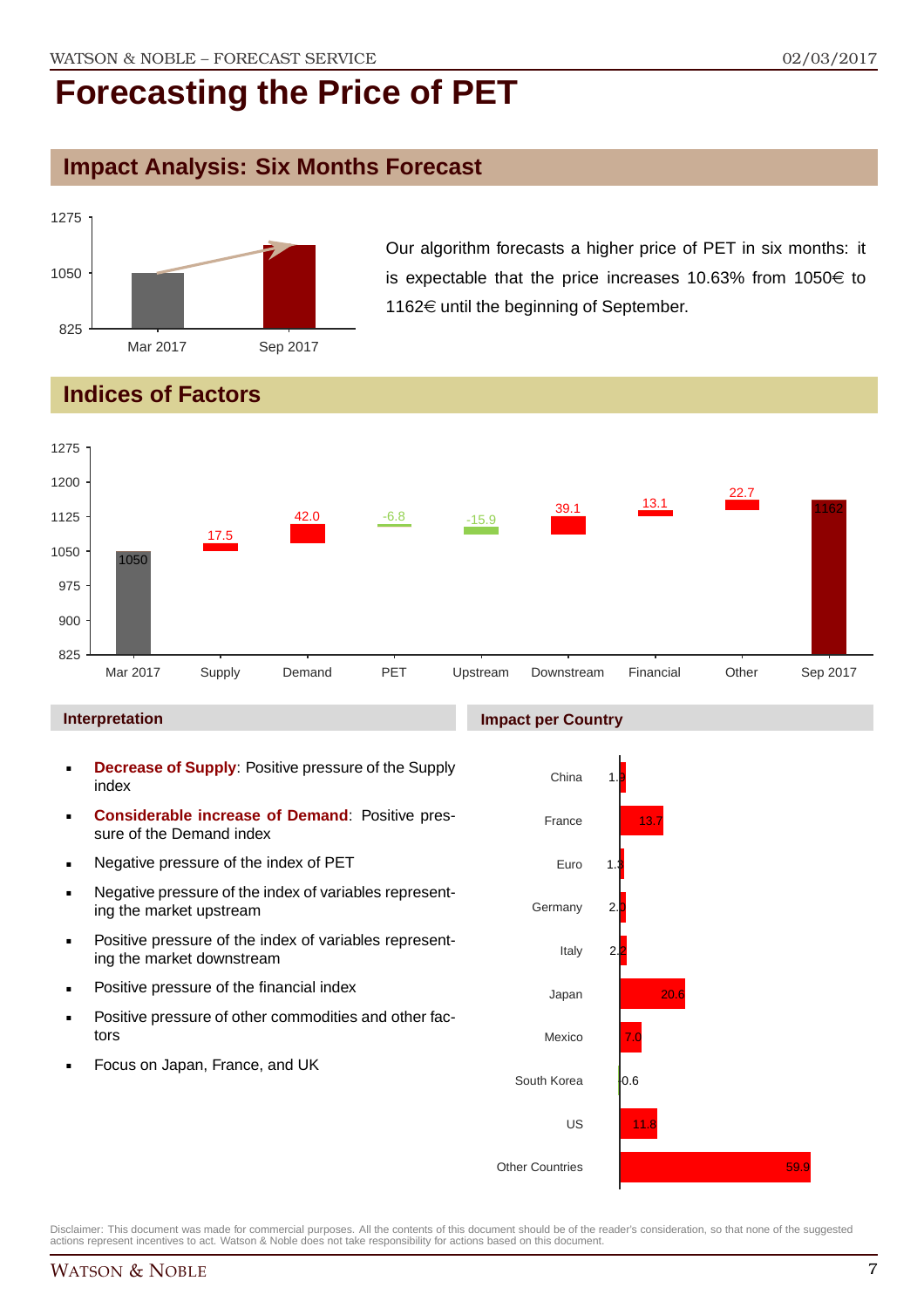### **APPENDIX – Technical Explanation of the Impact Analysis**

In this appendix, we explain the impact analysis of the factors that most contribute for our forecasts.

This Impact Analysis is conducted individually for **each time horizon**, allowing for a distinction between the indices of variables that contribute for our forecasts at short and medium run.

For each time horizon, our analysis has **two components**: first, we present the impact of variables grouped by **indices of factors**; second we present the impact of variables grouped by **indices of countries**.

### **Indices of Factors**

**Indices of factors** are indices of the weighted contributions of the variables grouped in those factors.

**Supply Index**: composed of macroeconomic variables of the producing and exporting countries. It includes variables such as production, exchange rates, inflation, monetary policy, and wages. For example, an increase in wages implies higher production costs which should (in linear, general, and ceteris paribus terms) generate an incentive to increase prices;

**Demand index**: composed of macroeconomic variables of the consuming and importing countries. It includes variables such as production, exchange rates, inflation, monetary policy, and wages. For example, a decrease in a consumer confidence index should (in linear, general, and ceteris paribus terms) increase savings and decrease demand, leading to lower prices;

**PET Index**: composed of variables related to PET. It includes variables such as the price of PET in different regions of the world and exports, imports, and producer prices of PET in some countries. For example, an increase in the price of PET in other region may imply an increase in the price of PET in Europe due to arbitrage movements;

**Upstream index**: composed of variables related to Ethylene, MEG, PTA, and Para-xylene. It includes variables such as the price and exports, imports, and producer prices of the inputs in some countries. For example, an increase in the price of Ethylene should (in linear, general, and ceteris paribus terms) generate an increase in the price of PET;